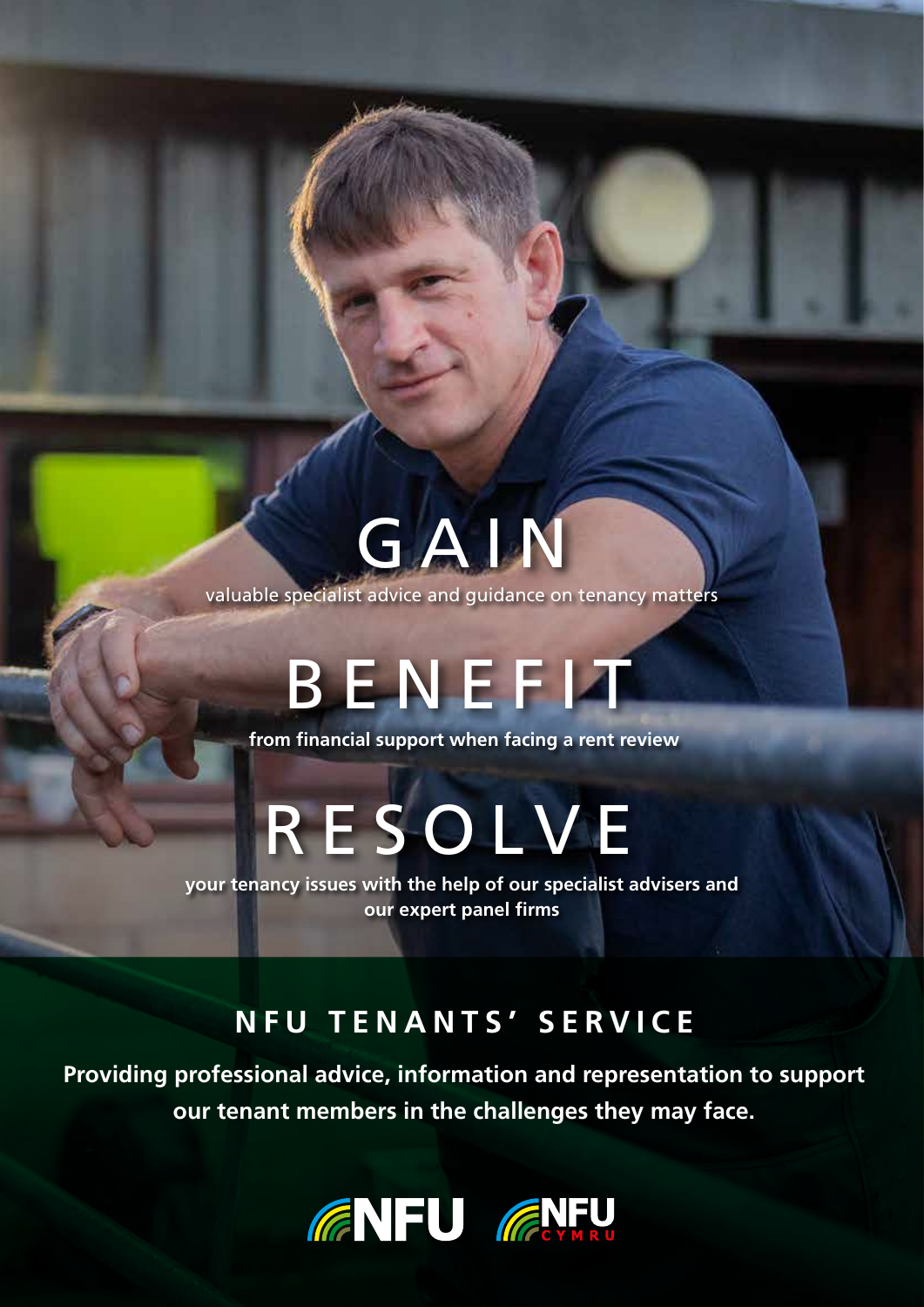

**PAGE 4** NFU Tenants' **Service** 



**PAGE 3** Tenant member representation



**PAGE 6** NFU Legal Assistance Scheme



**PAGE 7** NFU Tenants' First Advice Service



The tenanted sector, which includes tenancies and alternative land agreements such as contract and share farming arrangements, plays an important part within many of our members businesses.

Defra statistics clearly show that in excess of 30% of the farmed area is tenanted, so this shows how important tenants are to the agricultural industry. In addition, the sector also gives an entry point for many farmers of the future.



As the Tenant Forum we are proud to represent our members by working at a national level with Government and Defra,

institutional landowners and other stakeholders to find ways of improving the sector for all involved and lobbying where necessary. But equally important is our Forum work with NFU advisers to help and support members with individual issues.

#### **Chris Cardell | NFU Tenants' Forum Chairman**



**PAGE 8** NFU Rural Surveyor Firms



NFU Legal Panel



**PAGE 10-11** Professional Expenses Cover



### **WELCOME**

This brochure details the range of tenancy services available to members; however, it's also worth mentioning that the NFU has dedicated policy advisers dealing with all aspects of tenancies ranging from day to day matters, to interaction with Government and representation on the Tenancy Reform Industry Group (TRIG).

The amount of changes to farming and environmental regulation demand that our tenancy advisers work across a number of other NFU workstreams, especially those focussing on agricultural transition. Good communication between NFU colleagues allows this to happen, and as a result, areas of concern are effectively identified and dealt with - making representations to Defra where necessary.

The NFU holds tenant-specific meetings each year, in each region, to which all tenant farmer members are welcome. These meetings enable us to update members on key messages and policy, as well as allowing us to hear what is happening down on the ground.

There are also annual meetings with a number of big institutional landlords to enable us to address matters that arise throughout the year. These meetings also allow us an insight into future planning of these large landowning bodies.

We also hold a biennial Tenants' Conference, which is a successful event for members and gives the opportunity to hear the views of politicians, tenancy professionals and tenant farmers themselves.

As the officeholder with responsibility for tenant farming within the NFU, I think that the level of service and representation we offer to our tenant members is outstanding; especially at this time through agricultural transition in order to keep strong, productive and viable tenant farming businesses.



**David Exwood | NFU Vice-President**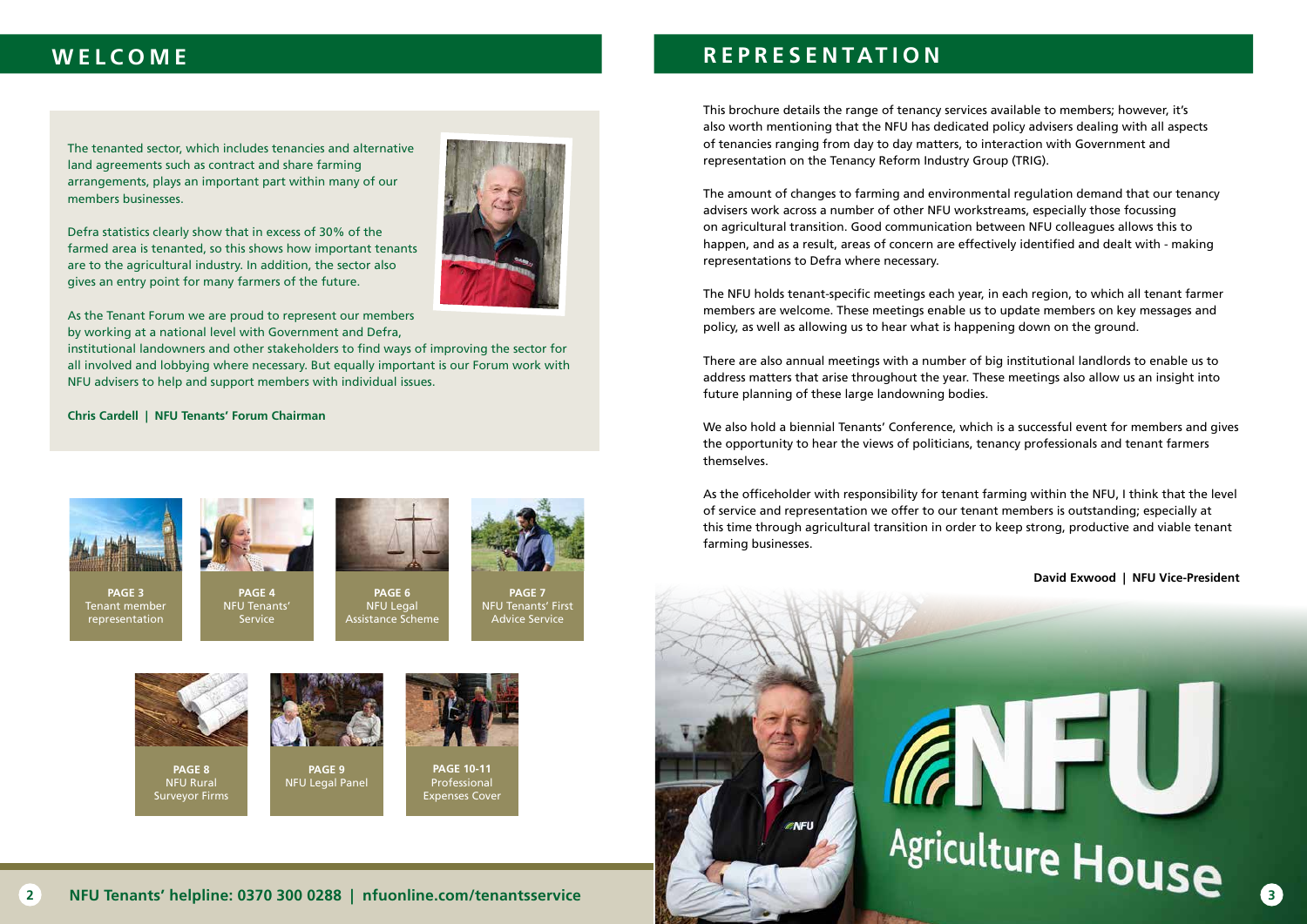### **MEMBERSHIP WITH ADDED VALUE**

The NFU Tenants' Service provides expert information, advice and support to resolve your tenancy issues.

#### **NFUonline**

A dedicated tenants' area on nfuonline.com and the NFU app where our members can access the latest news and reports on the NFU's work on behalf of our tenant members.

Visit **nfuonline.com/tenantsservice**

### **NFU Business Guides**

**The NFU produces more than 150 business guides and model clauses specifically designed for NFU Farmer & Grower members.**

The user-friendly and easy to understand legal guidance booklets are written and regularly updated to assist members with legal matters they may face when running a farming business.



Members can access information on the Agricultural Holdings Act, tenancies, Farm Business Tenancies, Rent Reviews, Arbitration, Succession, AHA time limits and repair model clauses.

### **NFU Tenants' helpline**

Our team of specialist advisers will help clarify your tenancy issues, identify options for further advice, and alert you to any legal obstacles. **Call: 0370 300 0288**

Lines are open Monday to Friday, 8am - 5pm

*For security and training purposes telephone calls may be recorded and monitored. Calls to 0370 numbers will be taken out of any inclusive minutes available on your mobile or landline national minutes plan. If not it's still no more expensive than calling national rate numbers starting 01 or 02.*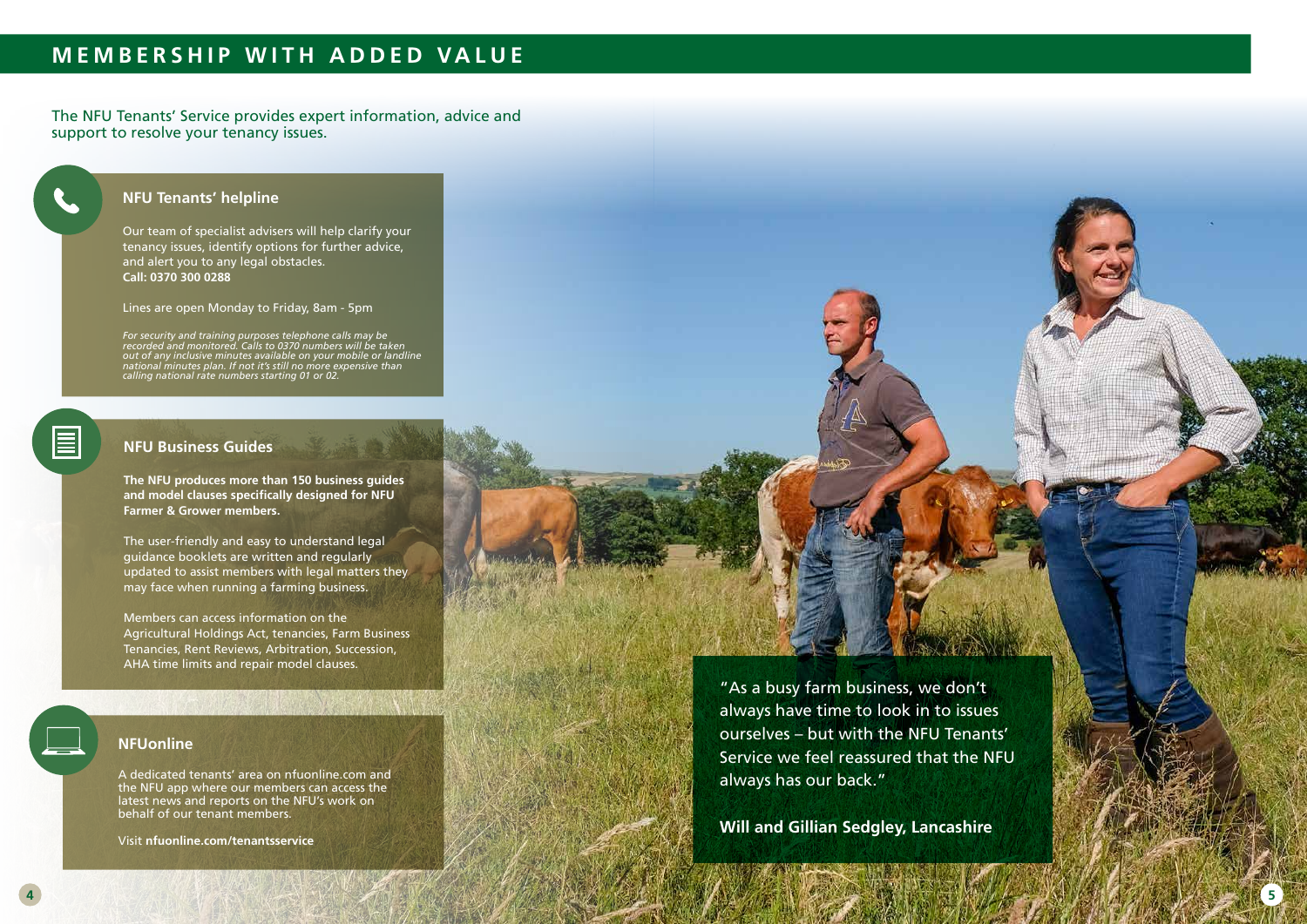## **NFU LEGAL ASSISTANCE SCHEME**

### Providing financial support for legal and other professional costs.

The NFU Legal Assistance Scheme (LAS) is a unique, discretionary benefits scheme offered as an optional extra to NFU Farmer & Grower members at just £36 (+VAT) a year.

With nearly 90% of our members subscribing to it, the scheme provides you with professional guidance and financial support\* towards legal and other professional costs should you face a dispute relating to your farming and/or growing business.

### Benefits of the NFU Legal Assistance Scheme include:

#### How can I access the service?

The NFU Legal Assistance Scheme is available to you at an annual cost of £36 (+VAT) if you are an NFU Farmer & Grower member.

Should you require financial support, you must be a subscriber to the LAS at the time the dispute arises. If you are eligible, financial assistance will be considered from the date the matter is formally brought to the attention of an NFU CallFirst adviser, your local NFU group secretary, or any NFU member of staff.

*\*Each case is decided on its facts and legal merits, and awards are discretionary. It is important to note that the NFU Legal Assistance Scheme is not a legal expenses insurance policy, nor does it cover third party, your opponents' or any adverse costs; instead, it offers its subscribers exclusive beneficial services.*

- Contribution towards professional fees
- Dedicated in-house LAS team offering professional guidance and support throughout the case
- Contribution towards mediation costs in inter-member disputes (IMDs)
- £500 towards professional fees for BPS Independent Panel Reviews
- Up to £600 towards the cost of budgetary advice for rent reviews under the NFU Tenants' First Advice Service
- Up to £300 towards the costs involved in putting up site notices in fly-grazing cases
- Contribution towards the professional costs of NVZ appeals
- Confidentiality assured.



## **NFU TENANTS' FIRST ADVICE SERVICE**

### Financial support when facing a rent review.

NFU Legal Assistance Scheme (LAS) tenant Farmer & Grower subscribers can receive a contribution of up to £600 towards professional advice and any help required to prepare budgetary reports for assessing the rental value of a farm. The £600 is available in the following circumstances\*:

- Tenant farmer is served with a rent review notice by their landlord
- Tenant farmer wishes to serve a rent review notice on their landlord or is considering doing so • Tenant farmer wishes to tender for a renewal of an existing Farm Business Tenancy
- 
- Rent is reviewed by the landlord or tenant as part of a succession application of an Agricultural Holdings Act tenancy on retirement or death
- Rent is reviewed due to land or buildings being taken out of or added to the existing tenancy • Rent is reviewed due to other changes to the terms of an existing tenancy.
- 

*\*Each case is considered on its own facts and merits and all LAS awards are at the discretion of the LAS Team and/or the NFU Legal Board.*

#### How can I access the service?



Contact the NFU Tenants' helpline on **0370 300 0288** to speak to one of our specialist advisers who will provide you with initial advice and explain the service after identifying your concerns.



Our advisers will go through the LAS application process with you and refer you to the appropriate NFU Rural Surveyor Firm of your choice in your area to assist you further.



The LAS team will get in touch with you about liaising with your professional adviser and inform you about any potential contribution towards your costs up to £600, following your production of the relevant information.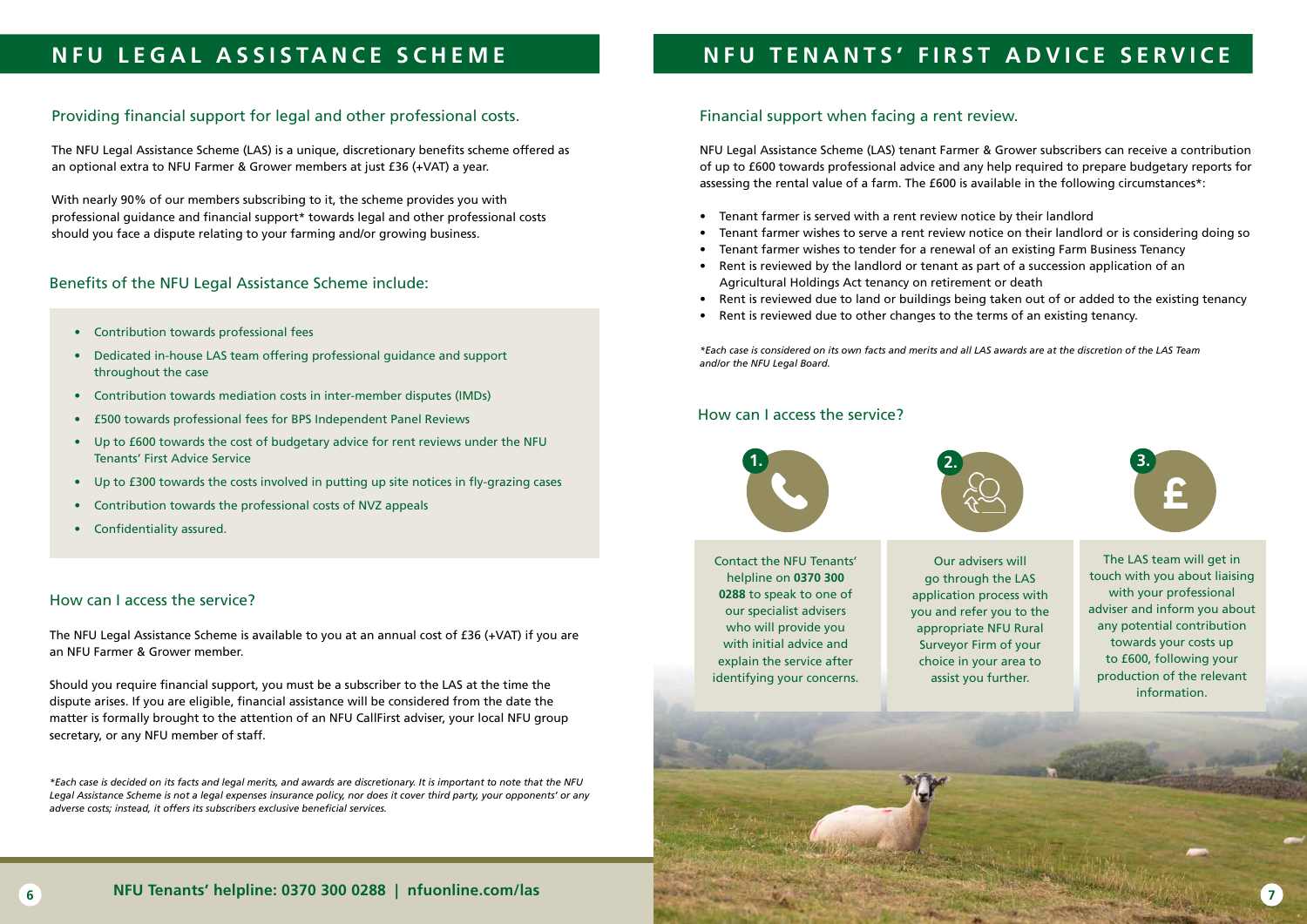## **NFU LEGAL PANEL**

### Legal representation that gives you peace of mind.

The NFU Legal Panel comprises of 16 legal firms located throughout England and Wales offering NFU Farmer & Grower members local support and 12.5% discount off hourly rates directly relating to their farming or growing business.

The firms have been specifically selected by the NFU for their experience and expertise in agricultural and horticultural matters; complying with Solicitors Regulation Authority requirements. The firms can also assist in non-farming areas of law and their advice is completely impartial.

### The panel offers the following benefits to members:

- 12.5% discount on hourly rates
- Fixed fees for specified services
- Act as a one-stop shop for NFU members
- Free initial report to support your LAS funding application where appropriate
- Great accessibility with at least two firms in your region
- Comprehensive advice whatever your problem business, property or family-related
- Deliver the NFU Contract Checking Service
- Deliver the NFU Legal Health Check Service

### **NFU RURAL SURVEYOR FIRMS**

### Expert panel of land agents and valuers local to you.

We understand that complex tenancy issues may require the expertise of a local surveyor. The NFU has appointed firms across the country selected for their ability to support the needs of our tenant farming members. In particular, the firms will cover:

- Agricultural tenancy matters
- **Succession**
- Rent reviews
- End of tenancy compensation
- Basic Payment Scheme
- Environmental schemes

*Icon to be created*

### The panel offers the following benefits to members:

- Access to a team of land agents and valuers who have been specifically selected for their expertise and reputation
- Specialist knowledge and expertise giving reassurance that your case is in safe hands
- Great local accessibility and choice
- Save up to 12.5%\* on fees for all newly commissioned core agricultural work.

**1. 1.**

Contact the NFU Tenants' helpline on **0370 300 0288** to speak to specialist adviser for free preliminary advice.

**1. 2.**

Once our advisers have identified that your issue could benefit from the assistance of an NFU Rural Surveyor Firm, they will advise you of the firms in your region.

**3.**

Your local firm will work closely with you to support your query and to assist with your matter. Details of the NFU Rural Surveyor Firms can be found on the NFU Business Directory: **businessdirectory.nfuonline.com**

### How can I access the service?





Contact the NFU CallFirst on **0370 845 8458** to speak to specialist adviser for free preliminary advice.



If the NFU specialist adviser is unable to resolve your query, they will refer you to one of our 16 expert NFU Legal Panel Firms local to you.

Your local firm will work closely with you to support your query and to assist with your application to the NFU Legal Assistance Scheme if your case is eligible for financial support. Details of the NFU Legal Panel Firms can be found on the NFU Business Directory: **businessdirectory.nfuonline.com**

#### How can I access the service?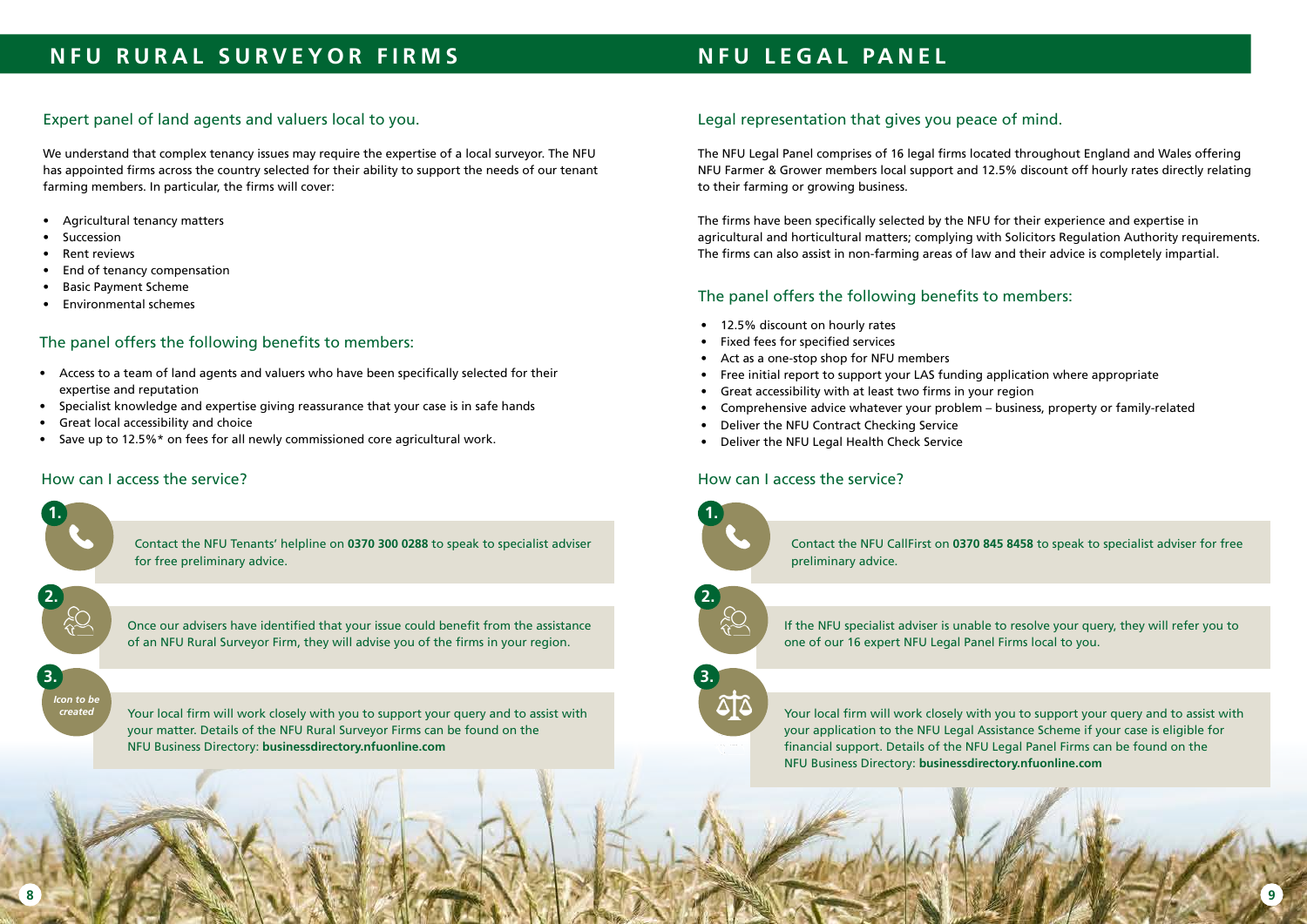### An NFU Mutual insurance policy to help you with your tenancy disputes.

The relationship between tenants and landlords of agricultural holdings is governed by agricultural tenancy legislation and individual tenancy agreements. Occasionally disputes can occur and this is where the NFU Mutual's professional expenses cover comes into action.

### Why you need this policy

NFU Mutual provides professional expenses cover for tenant farmers. This insurance policy protects an NFU member's business from the potential costs of going to rent arbitration to secure a fair rent, the cost of a hearing at the First-tier Tribunal (Property Chamber) in England (FtT), or the cost of a hearing at the Agricultural Land Tribunal in Wales (ALT).

Cover is available provided the policy is taken out prior to the service of the rent review notice which results in the demand for arbitration or any other relevant notice that results in a referral to an FtT/ALT.

If you receive a relevant notice from your landlord, you should try to reach an amicable agreement through negotiation. Hopefully this will avoid going to arbitration or an FtT/ALT hearing. However, when the dispute cannot be settled in this way, and when the arbitrator is appointed or a formal referral is made to the FtT/ALT, the NFU Mutual's professional expenses cover for tenant farmers is here for you.



### What does the policy offer?

Provided you have met the conditions outlined in the policy, you can provide evidence of attempted negotiations with your landlord or their agent, and you can prove throughout the case that you have a reasonable prospect of being successful in pursuing your case or defending your position, the policy offers you the following:

- Financial cover against the costs of negotiation and representation following the appointment of an arbitrator or a formal referral to the FtT/ALT under the Agricultural Holdings Act 1986 or the Agricultural Tenancies Act 1995 for rent arbitration or a hearing at the FtT/ALT
- The costs and expenses of a chartered surveyor, agricultural valuer, expert, solicitor and/or barrister from the date that an arbitrator is appointed, or the dispute is referred to the FtT/ALT
- A limit of £20,000 for each individual arbitration or referral to FtT/ALT, with no limit to the number of claims during any one year
- Any costs (excludes fines, penalties, or increased rent costs) awarded to the other party in the dispute by an arbitrator or FtT/ALT
- Landlord costs awarded against you if you are ultimately unsuccessful at the end of a claim which is covered under the policy, subject to the same cover limit
- Peace of mind knowing this policy works alongside and complements the NFU Legal Assistance Scheme (LAS) to provide NFU members with comprehensive protection in the event of a tenancy dispute.

### How much does it cost?

NFU Mutual's professional expenses cover for tenant farmers costs **£175 per annum.**\*

There is also no excess to pay and a discount of 10% is available in exchange for a three-year commitment or 15% discount for a five-year commitment, off the cost of your premium.

Please note: that on the 1st July 2013, the Agricultural Land Tribunals in England were replaced by the First-tier Tribunal (Property Chamber). The Agricultural Land Tribunal for Wales is still applicable.

For more information contact your **local NFU Mutual Office** or **NFU Group Secretary.**

*\*Price correct as of date of publication and excludes Insurance Premium Tax.*